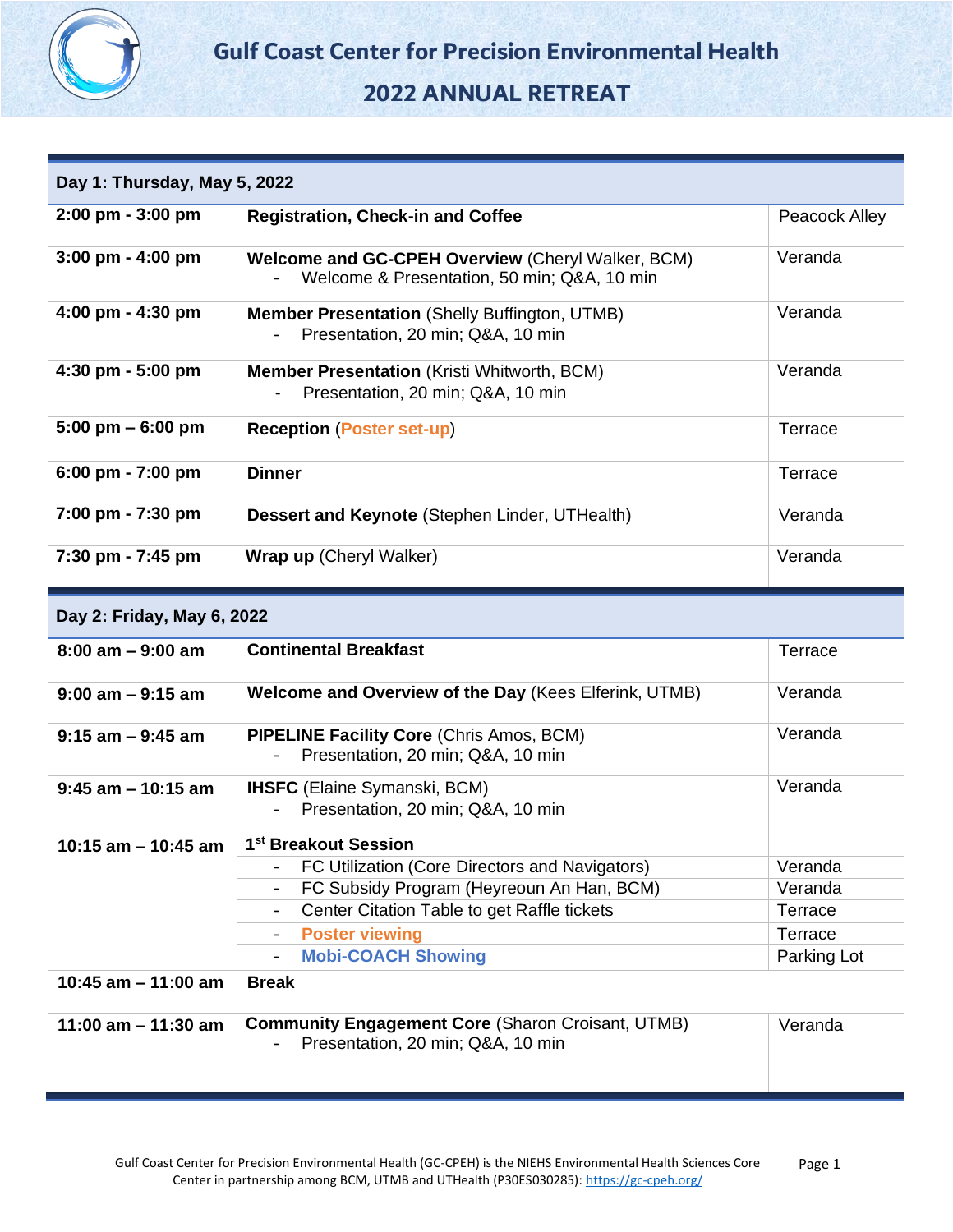| Day 2: Friday, May 6, 2022          |                                                                                                                                                                                                 |             |  |
|-------------------------------------|-------------------------------------------------------------------------------------------------------------------------------------------------------------------------------------------------|-------------|--|
| 11:30 am $-$ 11:45 am               | Thematic Focus Areas (Kees Elferink, UTMB)                                                                                                                                                      | Veranda     |  |
| 11:45 am - 12:15 pm                 | 2 <sup>nd</sup> Breakout Session                                                                                                                                                                |             |  |
|                                     | CEC interaction with Thematic Focus Areas (Croisant,<br>Linder and Helmer)                                                                                                                      | Veranda     |  |
|                                     | Strengthening Thematic Focus area interactions (Walker<br>$\blacksquare$<br>and Elferink)                                                                                                       | Veranda     |  |
|                                     | Center Citation Table to get Raffle tickets                                                                                                                                                     | Terrace     |  |
|                                     | <b>Poster viewing</b><br>$\sim$                                                                                                                                                                 | Terrace     |  |
|                                     | <b>Mobi-COACH Showing</b><br>$\overline{\phantom{0}}$                                                                                                                                           | Parking Lot |  |
| 12:15 pm $-$ 1:15 pm                | Lunch                                                                                                                                                                                           | Terrace     |  |
| 1:15 pm $-$ 1:30 pm                 | Pilot Project Program (Kees Elferink, UTMB)<br>Presentation, 10 min; Q&A, 5 min                                                                                                                 | Veranda     |  |
| 1:30 pm $-$ 1:50 pm                 | Pilot Awardee Presentation #1 (Drew Helmer, BCM)<br>Presentation, 15 min; Q&A, 5 min                                                                                                            | Veranda     |  |
| 1:50 pm $- 2:10$ pm                 | Pilot Awardee Presentation #2 (Fernanda Laezza, UTMB)<br>Presentation, 15 min; Q&A, 5 min                                                                                                       | Veranda     |  |
| $2:10 \text{ pm} - 2:30 \text{ pm}$ | Pilot Awardee Presentation #3 (Huan Meng, BCM)<br>Presentation, 15 min; Q&A, 5 min                                                                                                              | Veranda     |  |
| $2:30 - pm - 2:45 pm$               | <b>Break</b>                                                                                                                                                                                    |             |  |
| $2:45-$ pm $-3:00$ pm               | Career Development Program (Elaine Symanski, BCM)                                                                                                                                               | Veranda     |  |
| $3:00$ pm - $3:30$ pm               | LDP Presentation (Zheng Sun, BCM)<br>Presentation, 20 min; Q&A, 10 min                                                                                                                          | Veranda     |  |
| $3:30 \text{ pm} - 4:00 \text{ pm}$ | 3rd Breakout Session                                                                                                                                                                            |             |  |
|                                     | Pilot Project Program (Elferink, Whitworth, and Wright)<br>$\overline{\phantom{a}}$                                                                                                             | Veranda     |  |
|                                     | Career Development Program (Symanski, and Walker)<br>$\overline{\phantom{a}}$                                                                                                                   | Veranda     |  |
|                                     | Center Citation Table to get Raffle tickets<br>$\overline{\phantom{a}}$                                                                                                                         | Terrace     |  |
|                                     | <b>Poster viewing</b><br>$\overline{\phantom{a}}$                                                                                                                                               | Terrace     |  |
|                                     | <b>Mobi-COACH Showing</b><br>$\overline{\phantom{a}}$                                                                                                                                           | Parking Lot |  |
| 4:00 pm $-$ 4:30 pm                 | Large Group Discussion (Cheryl Walker, BCM)<br><b>Feedback from Breakout Sessions</b><br>$\overline{\phantom{0}}$<br><b>Ideas for Center Future and Renewal</b><br>$\qquad \qquad \blacksquare$ | Veranda     |  |
| 4:30 pm - 5:30 pm                   | <b>Closing Reception / Raffle (Cheryl Walker, BCM)</b>                                                                                                                                          | Terrace     |  |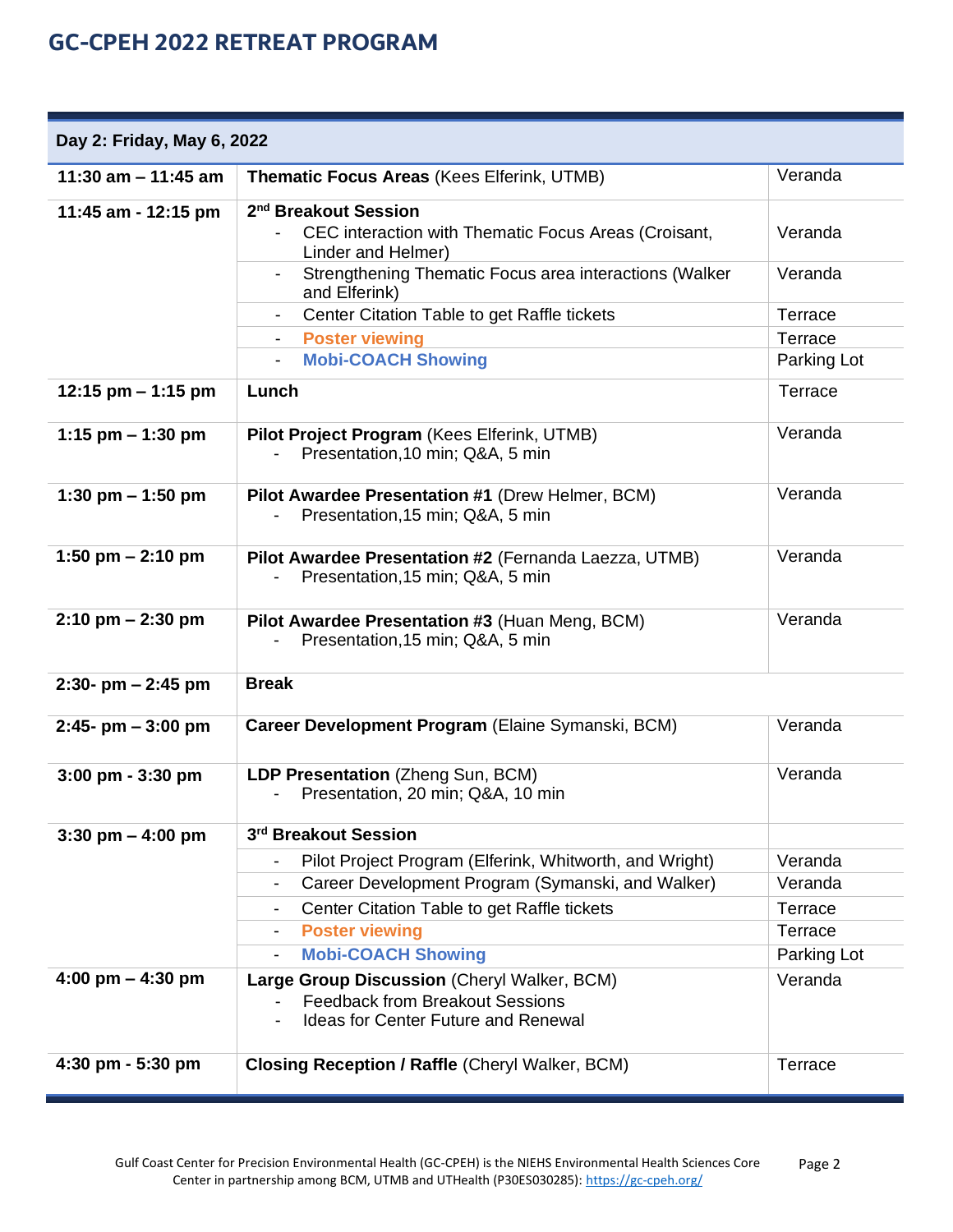## **DAY 1 SPEAKERS**

#### **MEMBER PRESENTATIONS**



**Shelly A. Buffington,** PhD, Assistant Professor, Department of Neuroscience, Cell Biology, & Anatomy, Sealy Center for Microbiome Research, The University of Texas Medical Branch at Galveston, will present **"***Therapeutic targeting of the gut microbiome to modulate host brain function and behavior***".** 

Traditionally, neurodevelopmental disorders and the underlying pathology were exclusively attributed to variation in the human genome; however, it is becoming increasingly evident that the microbiome can likewise contribute to host brain and behavioral dysfunction. Microbiomedirected therapies are, accordingly, emerging as an exciting new avenue for ameliorating maladaptive behaviors associated with neurodevelopmental disorders. In recent work, we found that treatment with the commensal bacteria Limosilactobacillus reuteri rescues social dysfunction and related deficits in synaptic plasticity within the mesocorticolimbic dopaminergic reward circuit in both environmental and genetic preclinical mouse models for autism spectrum disorder and began to unravel the underlying mechanisms. Here, I will discuss these and our latest findings revealing the therapeutic utility of targeting the maternal gut microbiome to prevent adverse effects of maternal high-fat diet on descendant behavioral outcomes.



**Kristina Walker Whitworth,** PhD, MSPH, Associate Professor, Department of Medicine | Epidemiology & Population Sciences, Center for Precision Environmental Health, Baylor College of Medicine, will present "*Exploring Susceptible Windows of Exposure to Fine Particulate Matter on Fetal Growth in a Spanish Birth Cohort*".

Though prior research suggests an association between fine particulate matter exposure and fetal growth-related outcomes, few studies have explored temporally refined susceptible windows of exposure on fetal growth. This study used distributed lag non-linear models to fill this gap, using data from a large population-based prospective cohort study in Spain. This analysis not only provides evidence of specific weekly periods during pregnancy when fine particulate matter exposure may differentially affect fetal growth but provides evidence that such windows of vulnerability may be missed by using more traditional exposure metrics, such as those that are averaged across multi-week periods during gestation (e.g., trimesters).

#### **KEYNOTE SPEAKER**



**Stephen H. Linder**, PhD, UTHealth School of Public Health, Co-Director, Community Engagement, GC-CPEH, will present "*Mapping to guide public health decisions through the pandemic*".

Dr. Linder's team at the Institute for Health Policy mapped weekly COVID data over two years of the pandemic to help guide public health policy decisions by the Harris County Health Department and the County Commissioners Court. The information displayed in these maps changed as the County's needs changed and showcased the power of images in conveying the neighborhood-level impacts of COVID.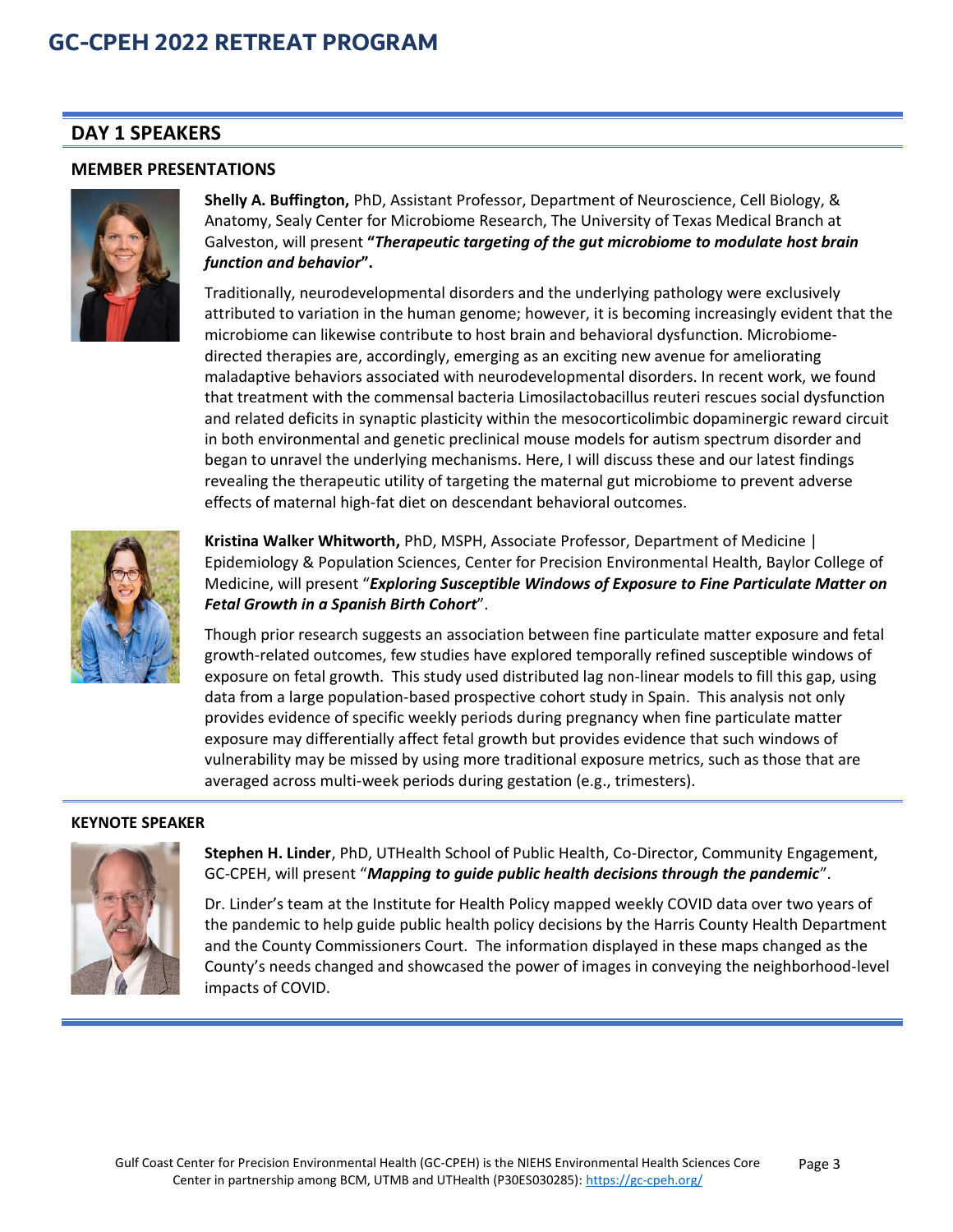## **DAY 2 SPEAKERS**

#### **PILOT PROJECT AWARDEE PRESENTATIONS**



**Drew A. Helmer**, MD, MS, Deputy Director, Center for Innovations in Quality, Effectiveness, and Safety (IQuESt), Michael E. DeBakey VA Medical Center; Professor of Medicine, Health Services Research, Baylor College of Medicine, will present "*Engaging Veterans in the Gulf Coast Community to advance Understanding of Military Exposure Research and Action Priorities (U-MERAP*)".

The U-MERAP pilot project brought together researchers, clinicians, and veterans to share knowledge and perspectives and better understand how toxic exposures affect veterans. We held a military exposure Science and Communities Interact (SCI) Café community event, interviewed veterans from multiple cohorts to better understand their perspectives on genomic testing for military exposure and identified key domains of coverage through a preliminary review of military exposure surveys. We present our findings to promote awareness of military exposure concerns and advance veteran-engaged research in this area.



**Fernanda Laezza**, MD, PhD, Professor & Graduate Program Director Department of Pharmacology & Toxicology, University of Texas Medical Branch, will present "*Neurotoxicity of deltamethrin in the developing brain*".

Dr. Laezza will present a novel, exciting results showing how early-life exposure to the commonly used pesticide, deltamethrin leads to cellular, circuital, and behavioral changes in the developing brain that are associated with multi-omics signatures.



**Huan Meng**, MB, PhD, Department of Molecular & Cellular Biology, Baylor College of Medicine, will present *"'Steatogen' and transcriptional reprogramming of lipid metabolism in NAFLD"*.

Both environmental exposures to arsenic and consumption of high fructose sugary drinks are critical issues, and the most affected populations in Texas are located in the southern Gulf Coast area. This study aims to define how exposure to inorganic arsenic reprograms transcriptional activity and lipid metabolism to promote high fructose corn syrup (HFCS)-induced NAFLD using in vivo mouse models. We also aim to identify mechanistically how an endocrine-disrupting chemical (EDC) acts as "Steatogen" to synergistically adverse impact of sugary overnutrition on transcription and metabolism, enabling rational interventions for precision medicine.

#### **LEADERSHIP DEVELPOMENT PROJECT PARTICIPANT (LDP) PRESENTATION**



**Zheng Sun**, PhD, Associate Professor, Department of Medicine – Endocrinology & Department of Molecular and Cellular Biology, Baylor College of Medicine, will present *"Circadian clock, dawn phenomenon, obesity paradox"*.

Hypothalamic circadian clock regulates the diurnal rhythm of liver glucose production and insulin sensitivity, which may underly the extended dawn phenomenon in type 2 diabetes when disrupted. Myocardial circadian clock malfunction leads to dilated cardiomyopathy and heart failure, which can be paradoxically ameliorated by obesity/systemic insulin resistance and is amenable to chronotherapy.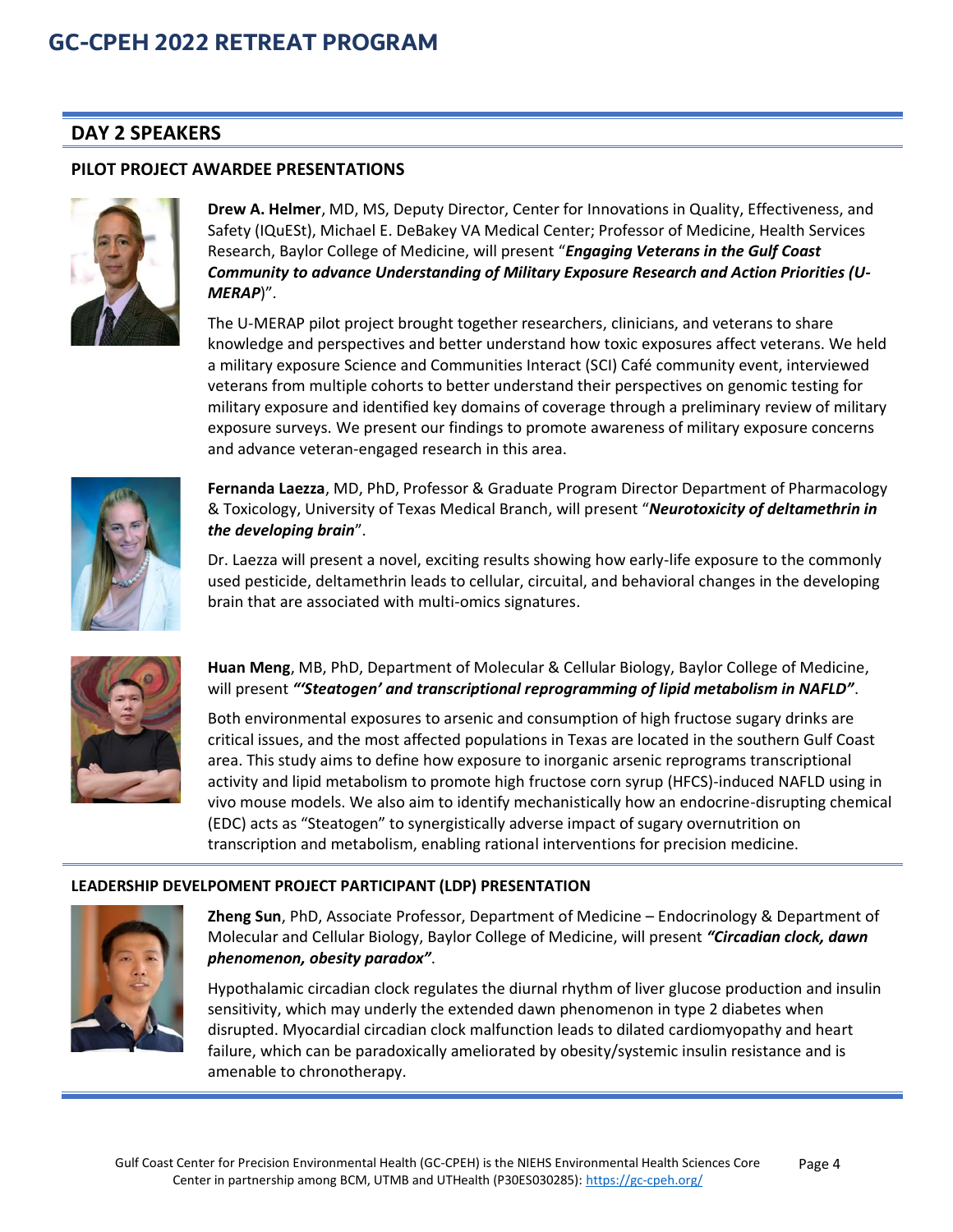## **POSTER PRESENTATIONS: 001-003**



**001- Bruno Pedro Chumpitazi** MD, MPH, Associate Professor, Baylor College of Medicine

## **Title: Microbial Fecal Multi'Omics Discriminates Fructan Sensitive from Fructan Tolerant Children with Irritable Bowel Syndrome**

Dietary intolerance of fermentable carbohydrates such as fructans in children and adults with irritable bowel syndrome is common. Using microbial multi'omics (whole genome shotgun sequencing, metabolomics, lipidomics) we compared the fecal samples obtained during a randomized controlled trial of children with irritable bowel syndrome who were fructan sensitive (have increased abdominal pain when given fructans) vs. fructan tolerant. We identified over 300 features that distinguish the two groups with machine learning (Boruta Random Forest) discriminating the two groups with the area under the receiver operating curve value greater than 0.8.



**002- Drew A. Helmer**, MD, MS, Deputy Director, Center for Innovations in Quality, Effectiveness and Safety (IQuESt), Michael E. DeBakey VA Medical Center; Professor of Medicine, Health Services Research, Baylor College of Medicine

### **Title: Engaging Veterans in the Gulf Coast Community to advance Understanding of Military Exposure Research and Action Priorities (U-MERAP)**

The U-MERAP pilot project brought together researchers, clinicians and veterans to share knowledge and perspectives and better understand how toxic exposures affect veterans. We held a military exposure Science and Communities Interact (SCI) Café community event, interviewed veterans from multiple cohorts to better understand their perspectives on genomic testing for military exposure, and identified key domains of coverage through a preliminary review of military exposure surveys. We present our findings here to promote awareness of military exposure concerns and advance veteran-engaged research in this area.



**003- Yashoda Hosakote Madaiah,** Department of Microbiology and Immunology, The University of Texas Medical Branch at Galveston

### **Title: HMGB1 activates tobacco smoke-suppressed innate antiviral response during respiratory syncytial virus infection**

Exposure to tobacco smoke (TS), either direct or secondhand, is associated with an increase in the severity and frequency of lower respiratory tract infections, including bronchiolitis, mainly caused by respiratory syncytial virus (RSV). Although the pathogenic mechanism of TS-induced RSV severity remains largely unknown, lung immune and inflammatory responses are thought to play a major role in the outcome of the disease. Our studies showed that exposure to TS suppresses RSV-activated innate antiviral responses, resulting in an increased inflammation, and that treatment with recombinant HMGB1 significantly activated innate antiviral signaling and inhibited viral replication, and reduced TS exacerbated RSV-induced lung inflammatory responses.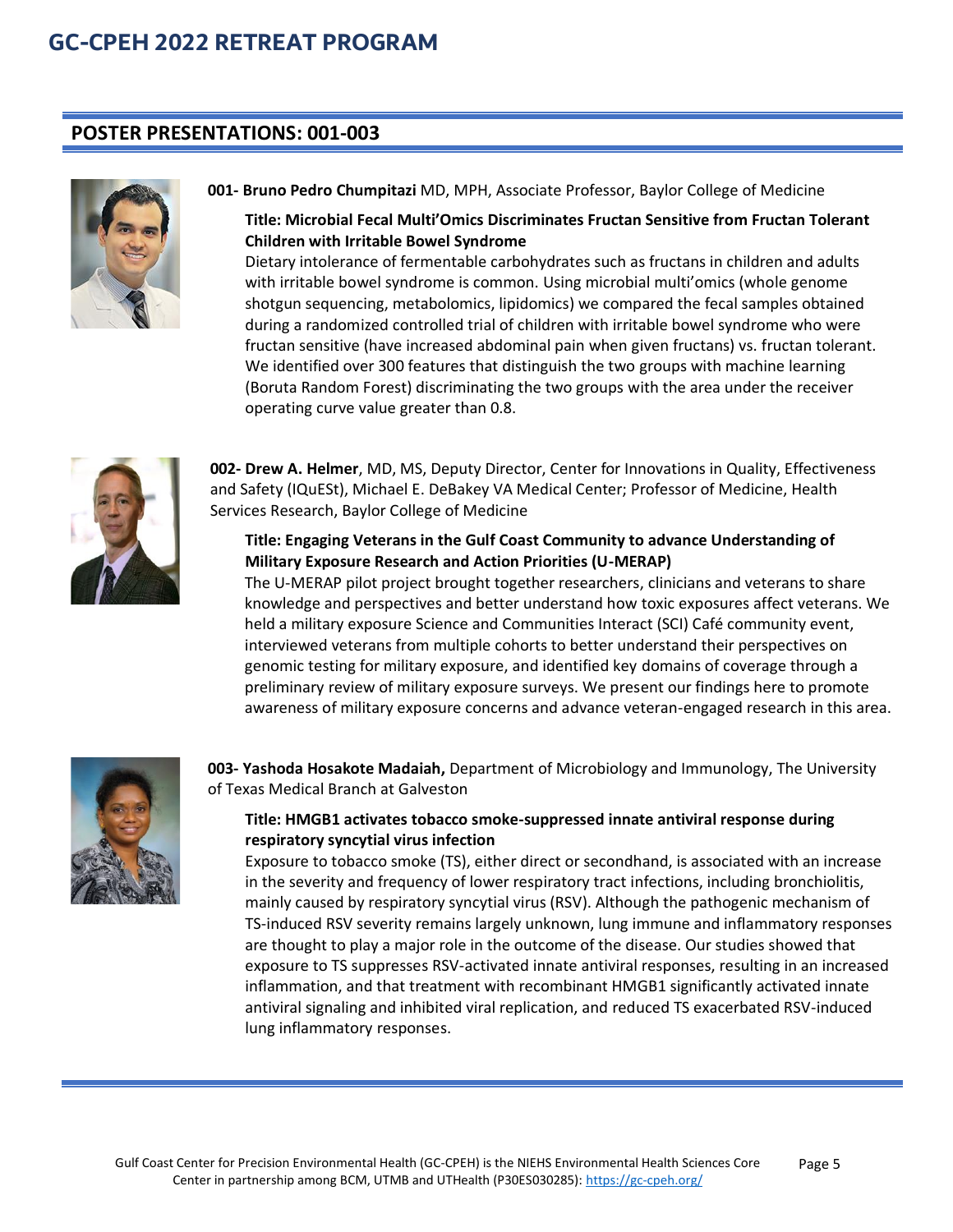## **POSTER PRESENTATIONS: 004-006**



**004 - Vaishnav Krishnan,** MD, PhD, Assistant Professor of Neurology, Neuroscience and Psychiatry and Behavioral Sciences, Baylor College of Medicine; Adjunct Assistant Professor of Electrical and Computer Engineering, Rice University

#### **Title: On the Digital Psychopharmacology of Antiseizure Medications**

The ingestion of antiseizure medications (ASMs) during pregnancy is associated with an increased risk of pervasive neurodevelopmental consequences in offspring (intellectual disability, autism spectrum, attention deficit). In this study, we conduct instrumented homecage monitoring in C57BL6/J mice to explore how pangestational fetal ASM exposures produce drug-specific and gender-specific alterations in the structure of home-cage behavior. Our results validate an approach that could be applied more broadly to the study of environmental contributors to altered neurodevelopmental trajectories, including fertilizer compounds, heavy metals and phthalates.



**005 - Thomas F. Northrup,** PhD, Associate Professor & Coordinator of Behavioral Science Training, Department of Family & Community Medicine, UTHealth

### **Title: Associations of Thirdhand Smoke Exposure with the Gut Microbiomes of Infants Hospitalized in a Neonatal Intensive Care Unit**

Thirdhand smoke (THS) exposure was associated with differences in the gut microbiome of infants hospitalized in the neonatal ICU (NICU). Specifically, greater levels of THS-related variables were associated with reduced gut MB alpha diversity and variations across 7 of 8 taxa in a sample of vulnerable NICU infants. We also found that a tobacco-specific Nnitrosamine (NNK/NNAL) can be transmitted through breastmilk of mothers who smoke tobacco.



**006 - William Russell, PhD,** Associate Professor of Biochemistry and Molecular Biology UTMB Health

#### **Title: A Mass Spectrometry Facility (MSF) at UTMB for Multi-omic Analysis**

The UTMB MSF has assembled state-of-the-art instrumentation (upper right panel) and highly skilled technical staff to provide experimental capabilities required to support a broad range of molecular-level 'omics' research. This includes workflows developed within the MSF to provide multi-omic (proteomics, metabolomics, and lipidomics) analysis on single samples as outlined below.